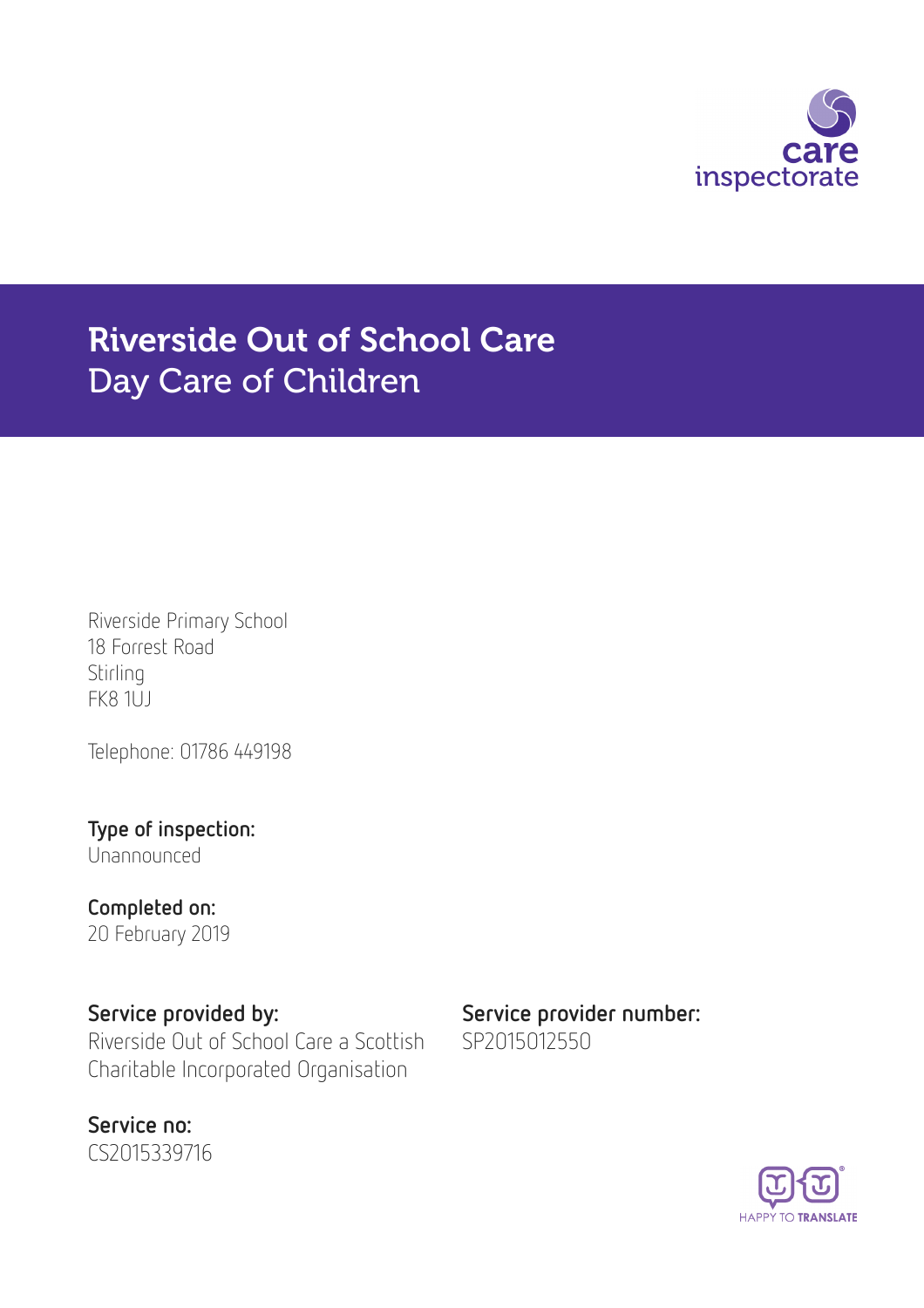#### About the service

Riverside Out of School Care registered with the Care Inspectorate in August 2015. It is registered to provide a care service to a maximum of 40 children at any one time between the ages of four and 15 years. The service is a voluntary organisation run by a committee of parents.

The service is located within Riverside Primary School in Stirling. The service is close to the town centre and near to local shops and transport routes.

Care is provided from a designated multi purpose room in the school. Children also have access to a break out area, the gym hall and the outdoor school grounds.

Aims of the service include, advancing children's social and emotional development and education through play, organising recreational activities for children, and enabling parents to access the workplace.

We check that services are meeting the principles of Getting it Right for Every Child (also known as GIRFEC), Scotland's national approach to improving outcomes and wellbeing for children by offering the right help at the right time from the right people. It supports them and their parent(s) to work with the services that can help them. There are eight wellbeing indicators at the heart of Getting it Right for Every Child: safe, healthy, achieving, nurtured, active, respected, responsible and included.

### What people told us

For this inspection we received views from 19 parents whose children attended the service. All respondents indicated that they were happy with the quality of care their children were receiving. People spoke highly about the welcoming, friendly staff, the variety of snack and the flexibility of the service.

Forty eight children attended the service over the two days that we inspected. All children were happy and busy extending their thinking and learning through high quality play experiences. We spoke with 13 children during the inspection. They told us that they enjoyed coming to the service and all scored it ten out of ten. They commented particularly positively on outdoor play, snack time, friendly funny staff, and the opportunities they were given to make dens.

#### Self assessment

We did not ask the service to provide us with a self-assessment. Issues relating to quality assurance, acting on the feedback of people using the service, and the quality of the service's improvement plan were considered as part of the inspection.

### From this inspection we graded this service as:

| Quality of care and support          | 6 - Excellent |
|--------------------------------------|---------------|
| <b>Quality of environment</b>        | 6 - Excellent |
| <b>Quality of staffing</b>           | not assessed  |
| Quality of management and leadership | not assessed  |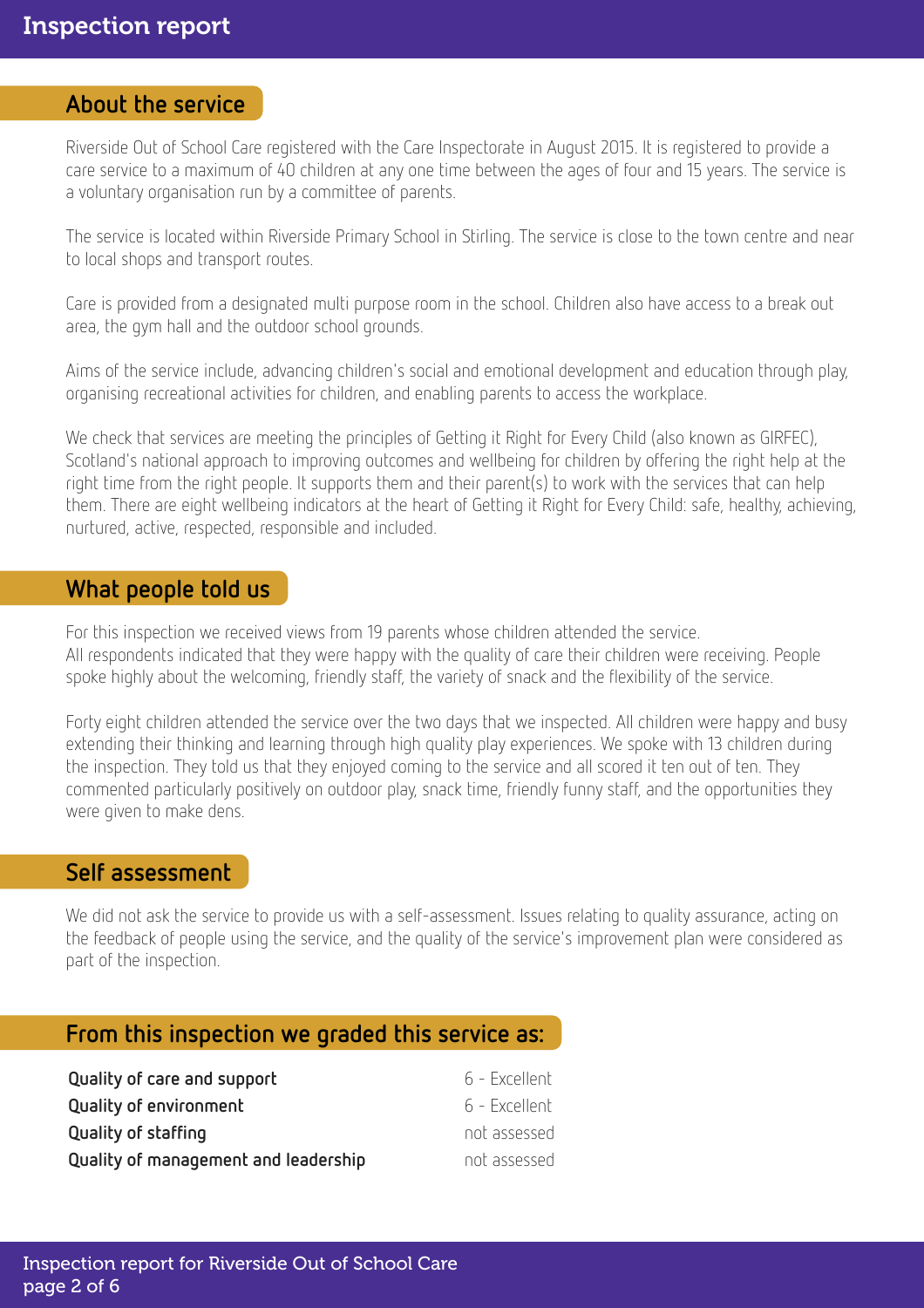### What the service does well

Children attending the service were happy, settled and busy playing. They told us that they enjoyed coming and spoke positively about the experiences on offer, and the staff who cared for them. One child told us "staff are friendly, I can talk to them. They are quite funny and talk to me about things I'm interested in". Another child told us "I love making dens, I can make them inside, or outside, or in the nature playground, the staff ask us what we want to do".

Children were given excellent opportunities to contribute their views in order to shape the service. For example, all children participated in an annual interview with a member of staff. Their views were recorded and transferred to a visual wall planner. We found that children's views were taken seriously and that experiences offered were tailored to their likes, interests and suggestions. As a result children felt valued and included, and were interested in playing.

Children experienced an outstanding quality of play. It was freely chosen, personally driven and motivational. An excellent variety of equipment and toys supported children to develop their imagination, thinking, problem solving and communication. Much of the equipment that children accessed was natural and open ended, and as such challenged children's thinking and encouraged them to take positive risks which built their resilience. For example, children were hanging from individual hammock cocoons from wooden bars in the gym hall. Outside we saw children problem solving how to transport crates and cable reels on the trailers of their bikes.

Children's health and wellbeing was very well supported by accessing outdoors routinely in all weathers. The school grounds were vast and allowed for different types of play. For example, a concrete pitch appealed to a group of children who wanted to play football, and the nature garden was a more natural play space which supported exploratory play. On the day of our visit it was raining heavily, but children still accessed outdoors.

During holiday clubs children spent less time on conventional trips, and more time exploring nature. As a result they had participated in some wonderful experiences, including fire making, walking in burns etc. These type of experiences support children's understanding of boundaries, capabilities and positive risk taking. Children were developing as healthy, confident individuals.

The service had developed excellent partnerships with the school. They had negotiated access to additional areas of the school, for example the gym hall and school grounds. This variety of play spaces enhanced children's quality of experiences. The out of school club and school also shared a variety of outdoor 'loose parts materials', for example cable reels, tubing, trailers and crates. These types of resources developed children's imagination.

Staff knew children very well. This was reflected in their individual care plans. Appropriate information was gathered about children,which supported staff to plan how to meet their needs. This was reviewed with children annually.

Children and parents highlighted the variety of healthy and nutritious snacks available. Children enjoyed a relaxed unhurried snack and self-selected from an excellent range of food. On the day of the inspection children chose from cereal, fresh fruit, vegetables, cheese and crackers. Fruit and drinks were available throughout the session, and we found children eating when they felt hungry. This was responsive to their needs.

### What the service could do better

Children's care plans should be updated more regularly to ensure their needs, likes, dislikes and opinions are formally reviewed within each six month period.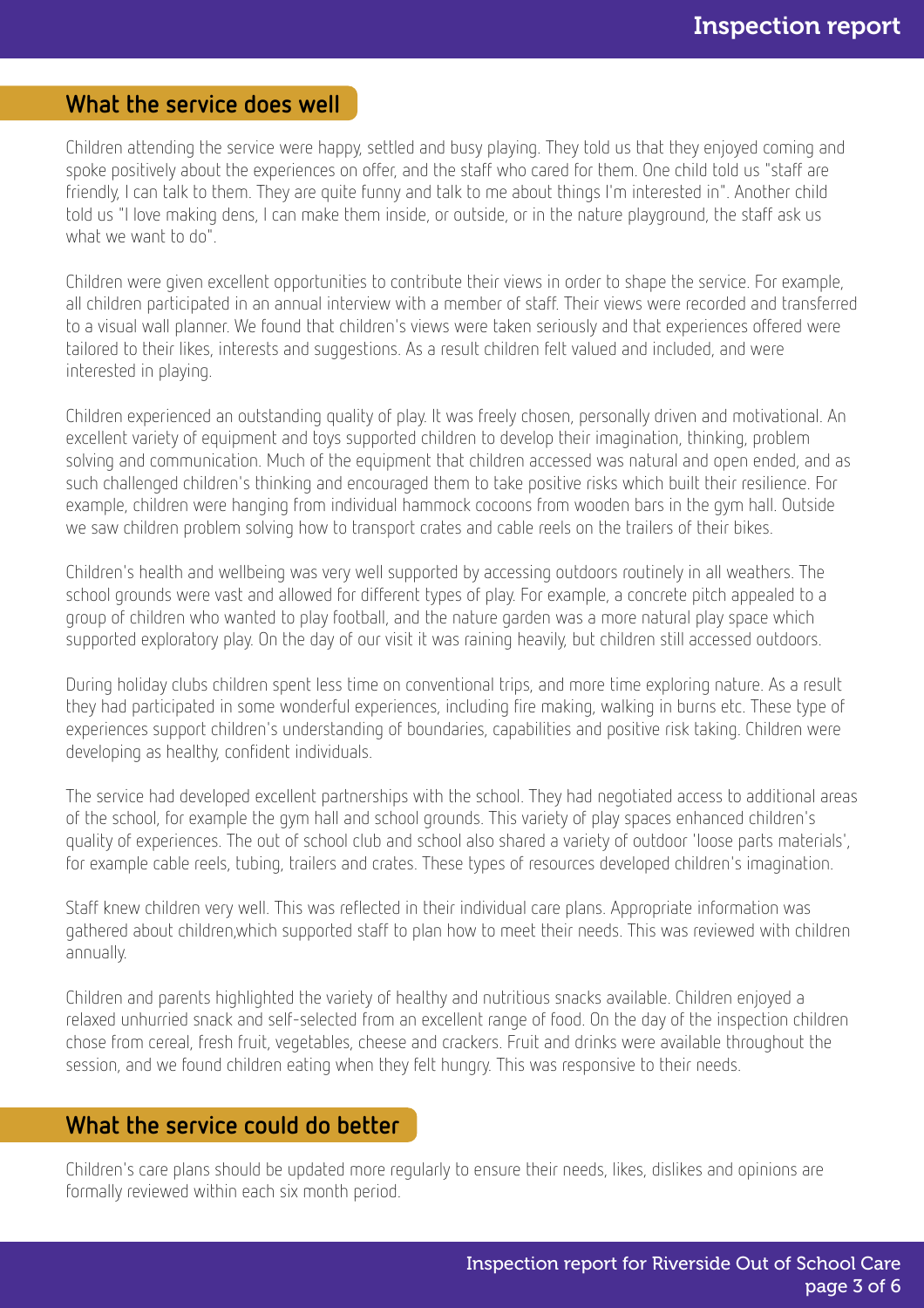The service should continue keeping up to date with good practice guidance, and building on and maintaining the excellent quality of service provided.

Requirements

Number of requirements: 0

Recommendations

Number of recommendations: 0

### **Complaints**

There have been no complaints upheld since the last inspection. Details of any older upheld complaints are published at www.careinspectorate.com.

### What the service has done to meet any requirements we made at or since the last inspection

### Previous requirements

There are no outstanding requirements.

What the service has done to meet any recommendations we made at or since the last inspection

### Previous recommendations

There are no outstanding recommendations.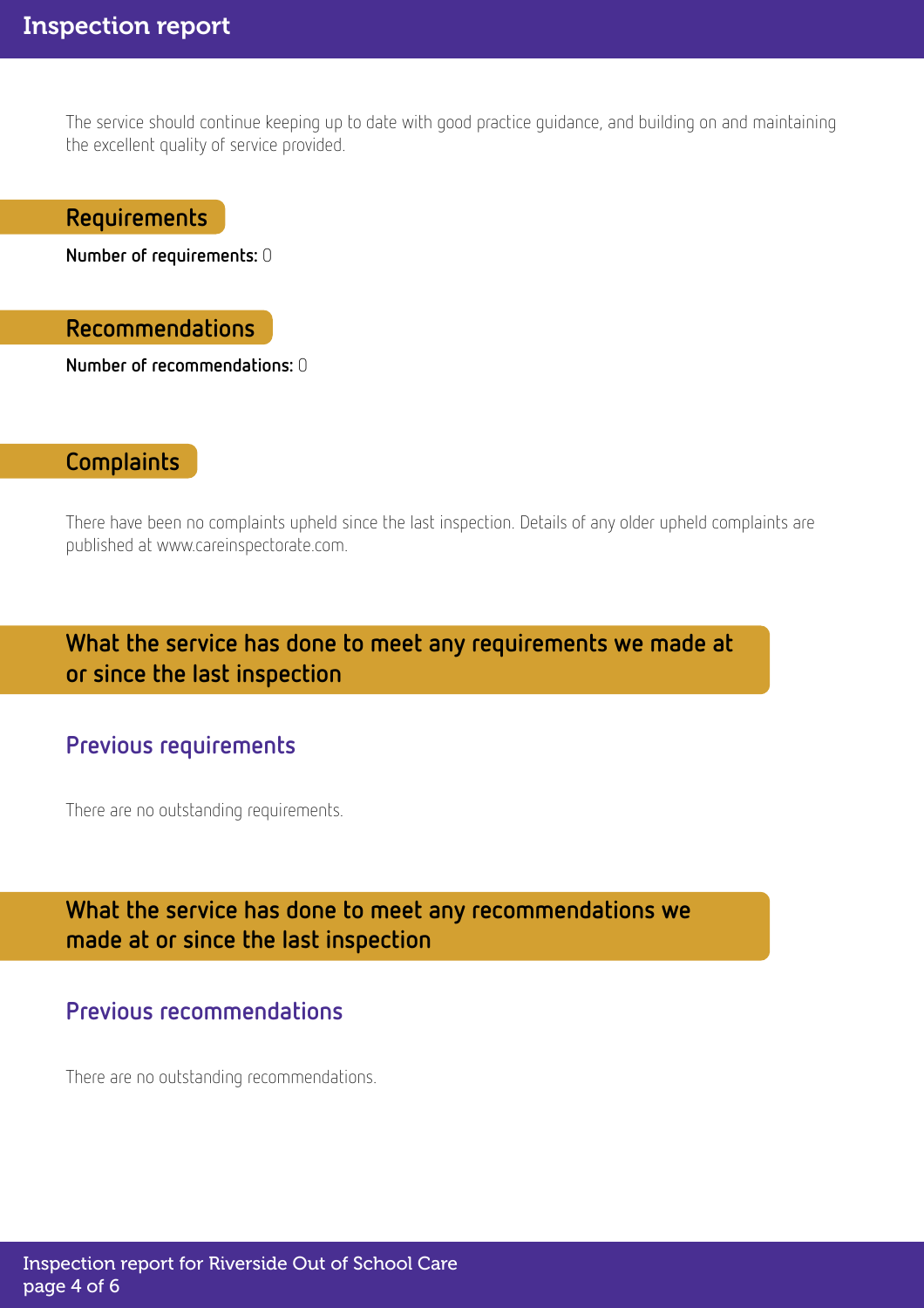## Inspection and grading history

| <b>Date</b> | Type                        | Gradings                                                                 |                                                                  |
|-------------|-----------------------------|--------------------------------------------------------------------------|------------------------------------------------------------------|
| 7 Oct 2016  | Announced (short<br>notice) | Care and support<br>Environment<br>Staffing<br>Management and leadership | 5 - Very good<br>5 - Very good<br>5 - Very good<br>5 - Very good |